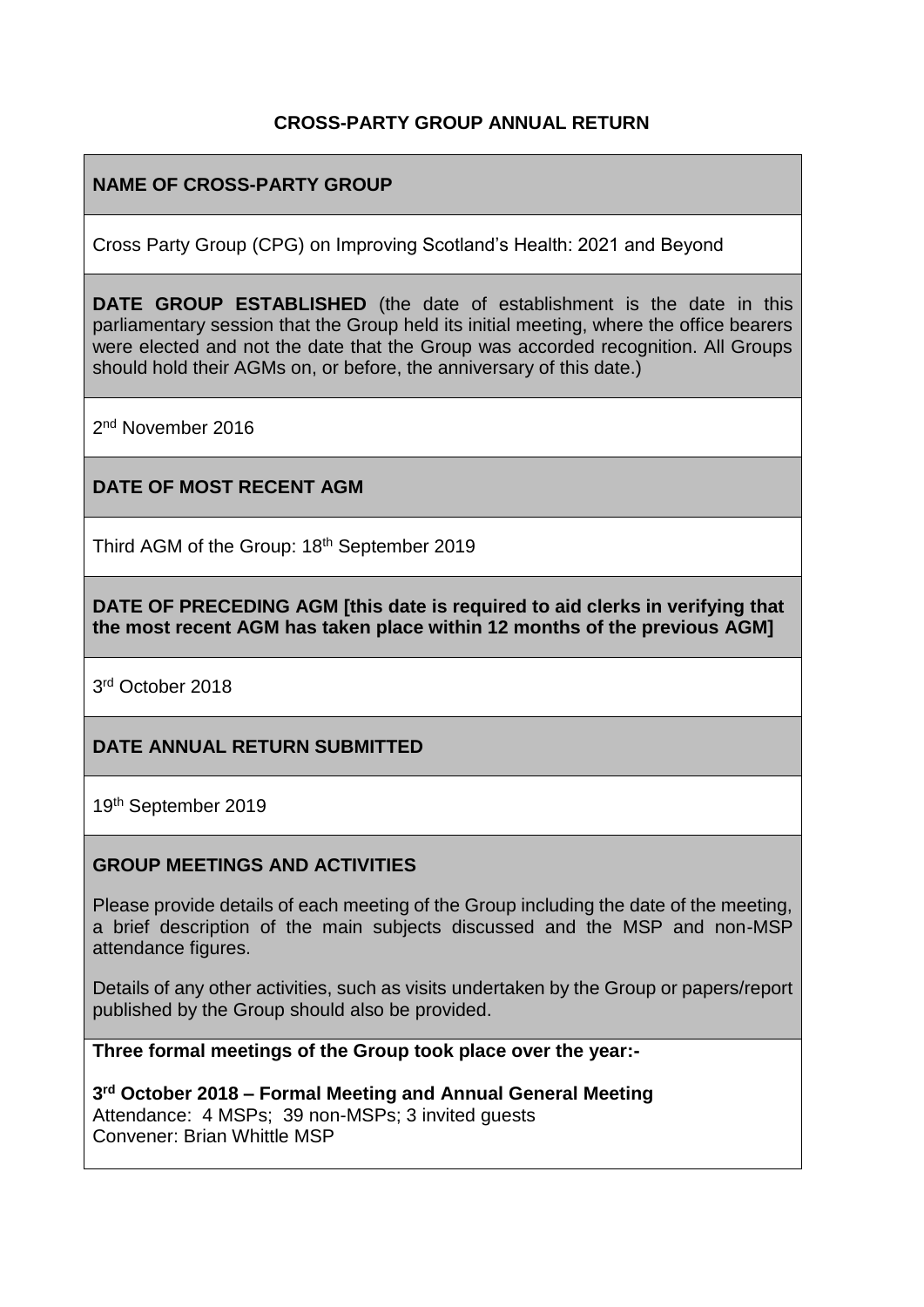A report of the second year's activities of the Group was available and the Convener highlighted some key points.

The meeting was attended by the Minister for Public Health, Sport and Wellbeing Joe FitzPatrick MSP; and Morris Fraser and Orlando Heijmer-Mason from the Scottish Government. The Minister gave an overview of the five new Government health action plans and strategies, and the new public health priorities and body. Questions and answers took place.

This was the second Annual General Meeting of the Group. The Group approved the appointments of Kenneth Gibson MSP, David Stewart MSP and Brian Whittle MSP as co-Conveners of the Group. The Group also approved the appointment of Alcohol Focus Scotland and ASH Scotland as joint Secretariat to the Group.

The Group approved the Annual Return.

New members were approved and the minutes of the meeting on 25<sup>th</sup> January 2018 (formal) and 22nd May 2018 (informal) were approved.

It was noted that in the light of the new General Data Protection Regulations, the Secretariat of the Group had published privacy notices in relation to the CPG.

### **20th February 2019 – Formal Meeting**

Attendance: 3 MSPs; 36 non-MSPs; 4 invited guests Convener: Kenneth Gibson MSP

Guest speakers attending the meeting were Dr Nathan Critchlow from the University of Stirling and Ms Vivienne Maclaren from Scottish Women's Football. The topic discussion was 'Marketing unmasked: dispelling the myths and taking a stand'. Questions and answers took place following the presentations.

Alison Douglas (AFS) raised the alcohol marketing pledge that was signed by a range of organisations and the majority of MSPs. Given the Scottish Government's commitments on alcohol marketing, Alison suggested that it is now a good time to revisit this, asking willing members to sign this.

New members and the minute of 3<sup>rd</sup> October 2018 were approved.

Under Any Other Business, the Convener highlighted his intention to submit a motion on this meeting, which provides an overview of the presentations and highlights the alcohol marketing pledge. It would be best that this motion is lodged to generate support with the possibility of lodging motions for debate considered for the future.

**12th June 2019 – Formal Meeting** Attendance: 2 MSPs; 30 non-MSPs; 3 invited guests Convener: Brian Whittle MSP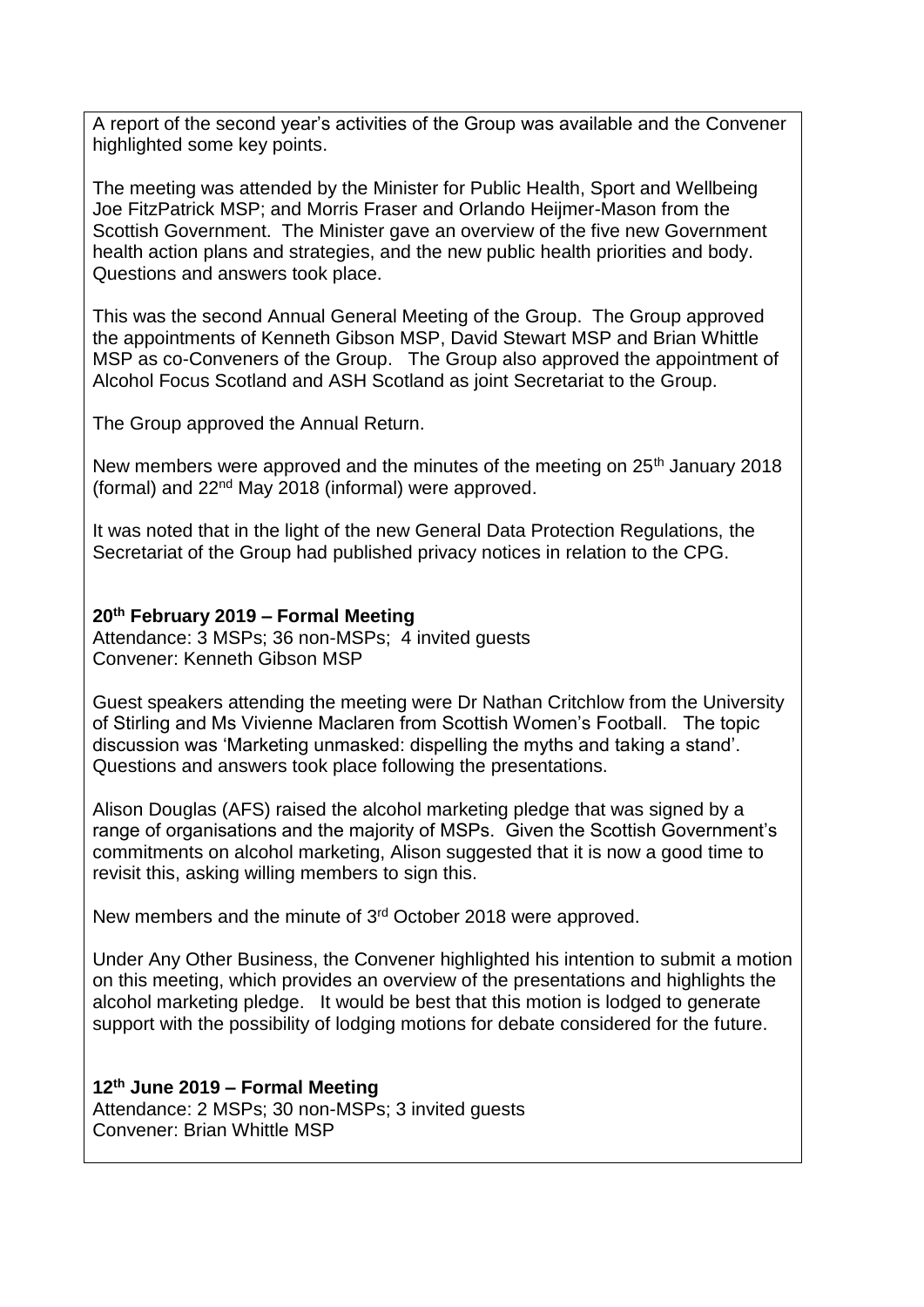Guest speakers attending the meeting were Tom Bennett from Forth Valley Recovery Community and Stephanie Girdwood from Happy Valleys in Lanarkshire. The topic for discussion was 'Empowered communities reducing use of and harm from unhealthy commodities'. Questions and answers took place following the presentations.

Three specific actions came out of the meeting:-

- Brian Whittle MSP will try to secure party debate time in the chamber on the role of the third sector in public health.
- The secretariat will disseminate the Scottish Government and COSLA consultation on the new public health body.
- Members to submit potential issues, topics and actions to the Secretariat.

New members and the minute of 20<sup>th</sup> February 2019 were approved.

### **MSP MEMBERS OF THE GROUP**

Please provide names and party designation of all MSP members of the Group.

Miles Briggs MSP - Scottish Conservative and Unionist Party Kenneth Gibson MSP – Scottish National Party **(co-Convener)** Alex Cole-Hamilton MSP – Scottish Liberal Democrats Alison Johnstone MSP – Scottish Green Party Jenny Marra MSP – Scottish Labour Willie Rennie MSP – Scottish Liberal Democrats Anas Sarwar MSP – Scottish Labour David Stewart MSP – Scottish Labour **(co-Convener)** Brian Whittle MSP – Scottish Conservative and Unionist Party **(co-Convener)**

### **NON-MSP MEMBERS OF THE GROUP**

For organisational members please provide only the name of the organisation, it is not necessary to provide the name(s) of individuals who may represent the organisation at meetings of the Group.

| Individuals | Kenneth Anderson<br>lain Broom<br><b>Simon Capewell</b><br>Colwyn Jones<br>Laurence Gruer<br><b>Peter Rice</b><br>Alan Rodger (resigned 21 <sup>st</sup> November 2018)<br>Jonathan Sher (Moved to organisational member February 2019) |
|-------------|-----------------------------------------------------------------------------------------------------------------------------------------------------------------------------------------------------------------------------------------|
|-------------|-----------------------------------------------------------------------------------------------------------------------------------------------------------------------------------------------------------------------------------------|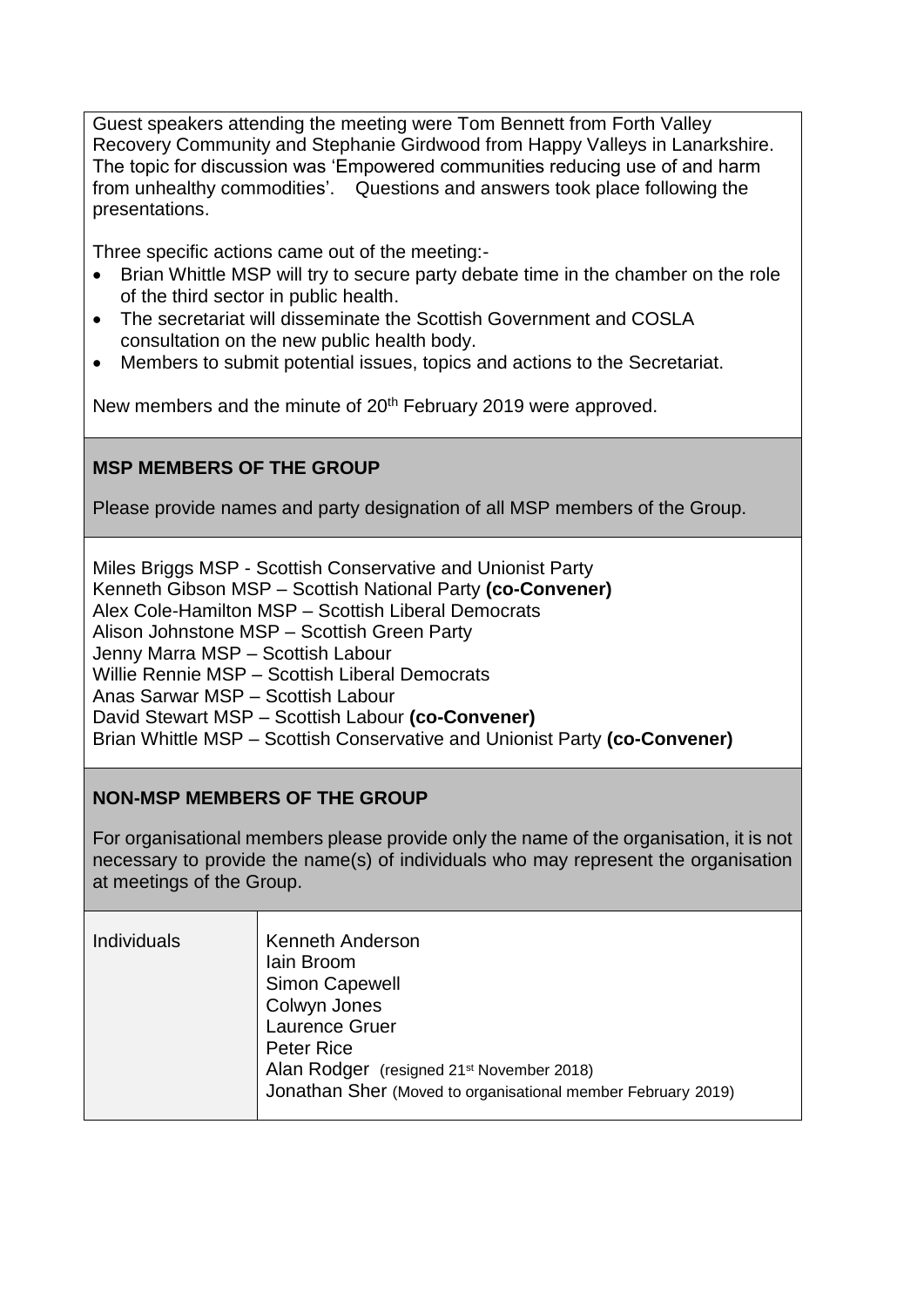| Organisations | Alcohol Focus Scotland - Secretariat<br><b>ASH Scotland - Secretariat</b>                                                       |
|---------------|---------------------------------------------------------------------------------------------------------------------------------|
|               | <b>Abertay University</b><br>Addaction<br>Befriending Networks (Joined October 2018)<br>Breast Cancer Now (Joined October 2018) |
|               | <b>British Dietetic Association (Joined November 2018)</b>                                                                      |
|               | <b>British Heart Foundation Scotland</b>                                                                                        |
|               | <b>Big Lottery Fund Scotland</b><br><b>British Lung Foundation Scotland and NI</b>                                              |
|               | <b>British Medical Association Scotland</b>                                                                                     |
|               | <b>Cancer Research UK</b>                                                                                                       |
|               | Centre for Global Development, University of Aberdeen                                                                           |
|               | Changeworks<br><b>Children's Health Scotland</b>                                                                                |
|               | <b>Children in Scotland</b>                                                                                                     |
|               | <b>Church of Scotland</b>                                                                                                       |
|               | Consensus Action on Salt, Sugar and Health (joined April 2019)                                                                  |
|               | <b>COPE Scotland</b>                                                                                                            |
|               | Crew 2000 (Scotland)<br><b>Cycling Scotland</b>                                                                                 |
|               | Faculty of Public Health in Scotland                                                                                            |
|               | <b>Families Outside</b>                                                                                                         |
|               | Fife Alcohol and Drug Partnership                                                                                               |
|               | <b>Food Standards Scotland</b>                                                                                                  |
|               | <b>Glasgow Caledonian University</b><br>Glasgow City Health and Social Care Partnership (NHS)                                   |
|               | <b>Glasgow Council on Alcohol</b>                                                                                               |
|               | Group for Research on Inequalities and Tobacco (GRIT),                                                                          |
|               | University of Edinburgh                                                                                                         |
|               | Health Economics Research Unit, University of Aberdeen                                                                          |
|               | Homes for Scotland (joined March 2019)<br>The Institute of Health and Wellbeing, University of Glasgow                          |
|               | Local Licensing Forum, Argyll & Bute Council                                                                                    |
|               | <b>Mental Health Foundation</b>                                                                                                 |
|               | <b>Mentor Scotland</b>                                                                                                          |
|               | MRC/CSO Social and Public Health Sciences Unit, University of                                                                   |
|               | Glasgow<br><b>NHS Greater Glasgow and Clyde</b>                                                                                 |
|               | <b>NHS Health Scotland</b>                                                                                                      |
|               | <b>NHS Lothian</b>                                                                                                              |
|               | <b>NHS Tayside</b>                                                                                                              |
|               | <b>Nourish Scotland</b>                                                                                                         |
|               | <b>Obesity Action Scotland</b>                                                                                                  |
|               | Paths for All<br>Queen's Nursing Institute Scotland                                                                             |
|               | The Rowett Institute, University of Aberdeen                                                                                    |
|               | <b>Royal College of General Practitioners</b>                                                                                   |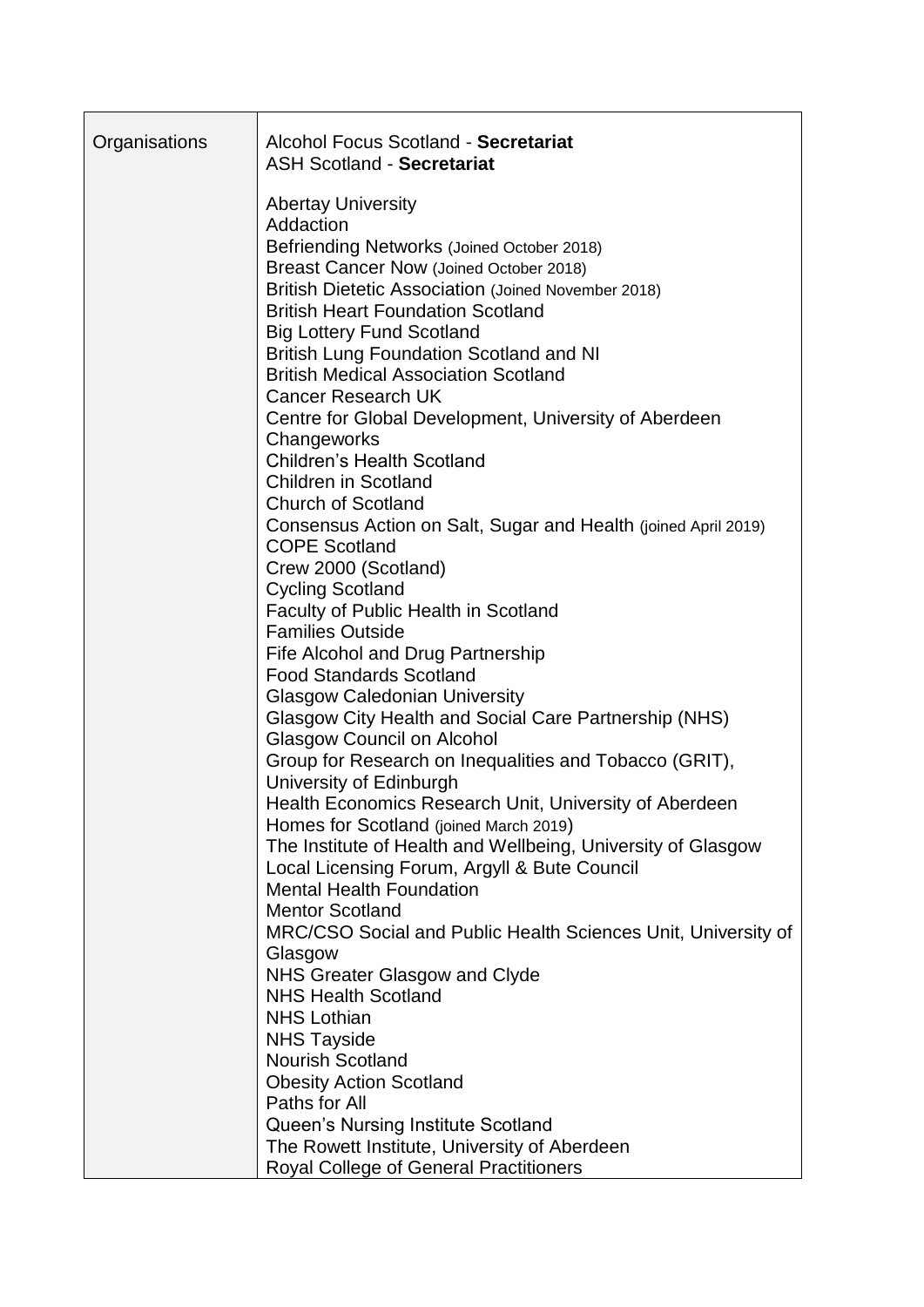| Royal College of Nursing                            |
|-----------------------------------------------------|
| Royal College of Obstetricians and Gynaecologists   |
| Royal College of Paediatrics & Child Health         |
| Royal College of Psychiatrists in Scotland          |
| Royal College of Physicians of Edinburgh            |
| Royal College of Physicians and Surgeons of Glasgow |
| Royal College of Surgeons of Edinburgh              |
| Royal Environmental Health Institute of Scotland    |
| <b>Royal Pharmaceutical Society</b>                 |
| <b>ScotCen Social Research</b>                      |
| <b>Scottish Cancer Foundation</b>                   |
| Scottish Drugs Forum                                |
| Scottish Families Affected by Alcohol and Drugs     |
| Scottish Health Action on Alcohol Problems (SHAAP)  |
| Scottish Obesity Alliance (joined March 2019)       |
| Scottish Public Health Network (ScotPHN)            |
| <b>Scottish Recovery Consortium</b>                 |
| <b>Support in Mind Scotland</b>                     |
| University of Aberdeen                              |
| University of Dundee                                |
| University of Edinburgh                             |
| University of Glasgow                               |
| <b>University of Stirling</b>                       |
| <b>Voluntary Health Scotland (VHS)</b>              |
| West Lothian Drug and Alcohol Service               |
| <b>Young Scot</b>                                   |
|                                                     |

# **GROUP OFFICE BEARERS**

Please provide names for all office bearers. The minimum requirement is that two of the office bearers are MSPs and one of these is Convener – beyond this it is a matter for the Group to decide upon the office bearers it wishes to have. It is permissible to have more than one individual elected to each office, for example, co-conveners or multiple deputy conveners.

| Convener               | There are 3 co-Conveners of the Group:-                             |
|------------------------|---------------------------------------------------------------------|
|                        | <b>Brian Whittle MSP</b><br>David Stewart MSP<br>Kenneth Gibson MSP |
| <b>Deputy Convener</b> |                                                                     |
| Secretary              | Joint Secretariat: Alcohol Focus Scotland and ASH Scotland          |
| Treasurer              |                                                                     |